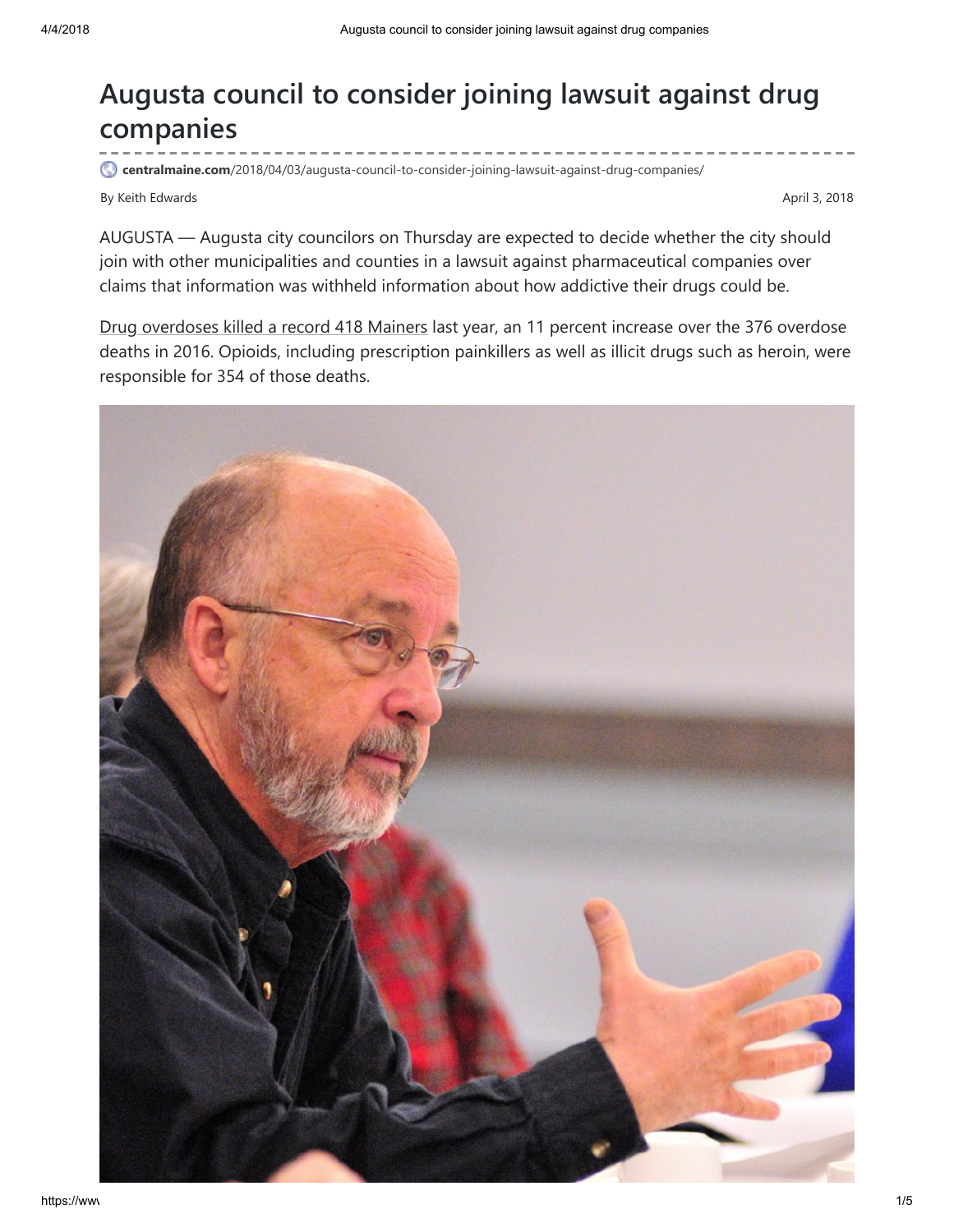Augusta City Manager William Bridgeo says a proposed agreement with law firms that filed a suit against drug companies specifies that Augusta would not have to pay unless the case is won. Staff file photo by Joe Phelan

#### Related Headlines

- Lost: Heroin's killer grip [on Maine's](https://www.centralmaine.com/2017/07/20/lost-heroins-killer-grip-maines-people/) people
- Kennebec County to join opiate lawsuit against drug companies in [nationwide](https://www.centralmaine.com/2018/03/20/kennebec-county-to-join-opiate-lawsuit-against-drug-companies-in-nationwide-effort/) effort
- Waterville council votes to join lawsuit against opiate drug [companies](https://www.centralmaine.com/2017/12/05/waterville-council-votes-to-join-lawsuit-against-opiate-drug-companies/)
- Portland joins nationwide lawsuit against opioid [manufacturers](https://www.centralmaine.com/2017/09/18/portland-council-votes-to-join-nationwide-lawsuit-against-opioid-manufacturers/)



Search photos available for purchase: [Photo Store](http://mainetoday.mycapture.com/mycapture/index.asp)  $\rightarrow$ 

[Municipal](https://www.centralmaine.com/2015/03/31/proposed-augusta-budget-would-add-two-police-detectives/), state and county [governments](https://www.centralmaine.com/2015/04/23/experts-cites-increase-in-heroin-use-in-augusta-area-statewide/?rel=related) have spent public resources combatting drug addiction and its effects.

A lawsuit brought by Napoli Shkolnik PLLC, of New York, and Trafton, Matzen, Belleau & Frenette LLP, of Auburn, alleges drug companies suppressed knowledge of the risks of [addiction to opiates](https://www.centralmaine.com/2017/02/02/augusta-health-expert-tells-united-way-crowd-anyone-can-be-addicted/), and the public has suffered as a result.

Augusta City Manager William Bridgeo said if the numerous public entities that have joined the lawsuit and other suits filed nationwide prevail, Augusta, depending on the settlement or judgment reached, could be awarded money to help recoup the city's costs related to opiate drug use. That could include the cost of ambulance crews using Narcan to save the lives of overdose victims, as well as the cost of overtime for police and rescue workers responding to calls involving opiates. Proceeds of a settlement could be used to create addict treatment programs.

Kennebec county [commissioner](https://www.centralmaine.com/2018/03/20/kennebec-county-to-join-opiate-lawsuit-against-drug-companies-in-nationwide-effort/)[s](https://www.centralmaine.com/2017/12/05/waterville-council-votes-to-join-lawsuit-against-opiate-drug-companies/?rel=related) voted last month to join the lawsuit, as did city councilors in Waterville last December.

The lawsuit is similar to one filed by numerous U.S. states against tobacco companies, which eventually resulted in a settlement in which the companies agreed to provide money to states.

Bridgeo said the proposed agreement with the law firms that filed the suit specifies that Augusta would not have to pay anything to related to the case unless the case is won. In that instance, the companies could deduct fees for their services from any funds awarded in a settlement or judgment.

"The contract (between the city and law firms) makes it clear the city incurs no financial obligation, beyond a share of a settlement or judgment," Bridgeo said.

Bridgeo said the city's law firm, Preti Flaherty, has a potential conflict of interest in the case, so Stephen Langsdorf, the city attorney, couldn't review the contract proposal for the city. Instead, Bridgeo said, Marci Alexander and Mark O'Brien, both at-large councilors who are lawyers, reviewed the document.

The City Council meets at 7 p.m. Thursday in the council chamber at Augusta City Center.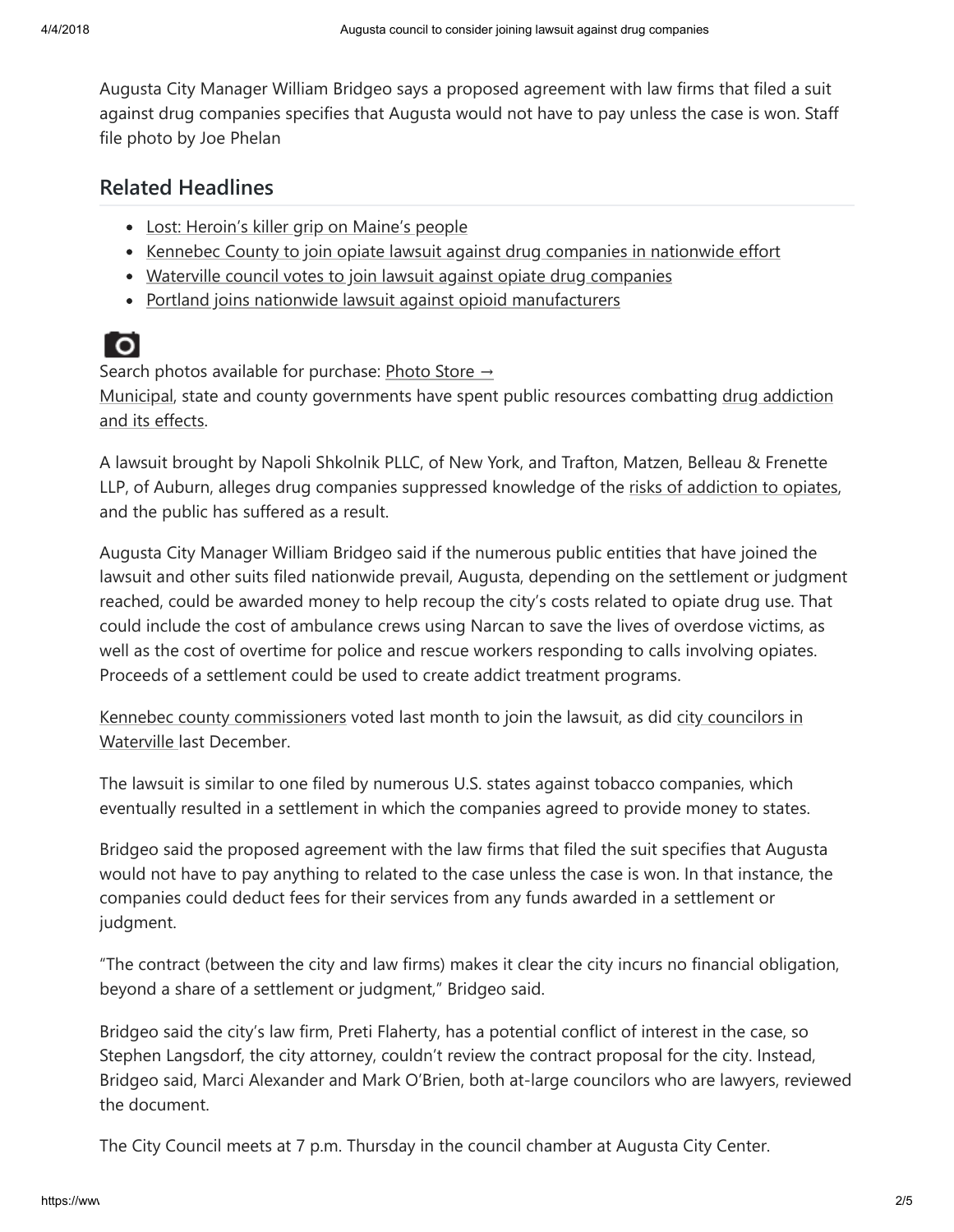Councilors also are scheduled to vote on whether to submit seven proposed changes to the city charter in a referendum [question to voters](https://www.centralmaine.com/2018/01/18/augusta-councilors-table-city-charter-review-proposal-might-seek-other-ways-to-change-charter/) June 12.

The proposed charter changes would make some minor administrative changes to city rules, including clarifying term limits to specify a school board member may serve three consecutive terms as [chairperson of](https://www.centralmaine.com/2017/08/16/contested-augusta-city-council-race-on-the-ballot-in-november/) the board after his or her term as a regular board member has expired; require that nomination papers be made available 100 days prior to elections and returned 60 to 75 days before the election; and raise the limit on the amount of debt city councilors can approve without going to referendum, from the current \$750,000 to \$1 million.

Councilors are also scheduled to:

• hear a presentation on the [Augusta](https://www.centralmaine.com/2016/07/01/new-food-pantry-to-help-hungry-augusta-children/) Boys and Girls Club;

• consider accepting the donation of \$82,000 for [restoration of](https://www.centralmaine.com/2017/08/25/more-kids-teens-and-books-circulating-at-augustas-lithgow-public-library/) the reading room at Lithgow Public Library from the Friends of Lithgow Library;

• consider authorizing the city manager to approve occasional service of beer and wine at some public events at Lithgow Public Library; and

• consider authorizing beer to be served at several events on city properties coming up this summer.

Keith Edwards — 621-5647

[email [protected\]](https://www.centralmaine.com/2018/04/03/augusta-council-to-consider-joining-lawsuit-against-drug-companies/kedwards@centralmaine.com)

Twitter: [@kedwardskj](https://www.centralmaine.com/2018/04/03/augusta-council-to-consider-joining-lawsuit-against-drug-companies/@kedwardskj)

Share Read or Post [Comments](https://www.printfriendly.com/p/g/yfa4ZD) Send [questions/comments](https://www.centralmaine.com/feedback-form/) to the editors.





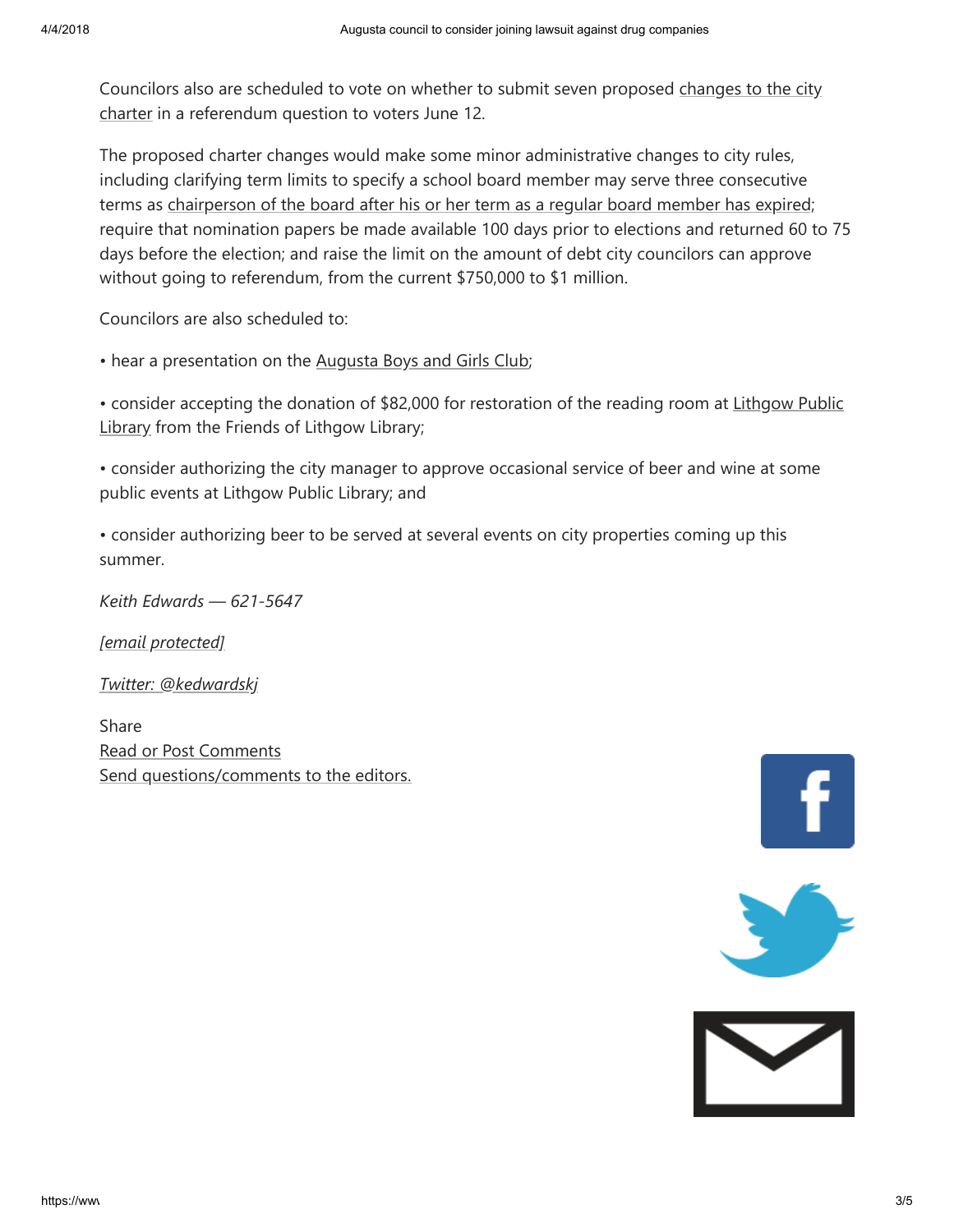

< [Previous](https://www.centralmaine.com/2018/04/03/after-fatal-biddeford-fire-displaced-resident-mourns-and-vows-to-rebuild/)

Watch video: Gardiner man records light [streaking](https://www.centralmaine.com/2018/04/03/watch-video-gardiner-man-records-light-streaking-across-sky-likely-space-station/) across sky, likely space station [Next](https://www.centralmaine.com/2018/04/03/after-fatal-biddeford-fire-displaced-resident-mourns-and-vows-to-rebuild/) >

After fatal fire, Biddeford woman mourns [roommate](https://www.centralmaine.com/2018/04/03/after-fatal-biddeford-fire-displaced-resident-mourns-and-vows-to-rebuild/) and vows to rebuild filed under: [augusta](https://www.centralmaine.com/tag/augusta-maine) maine Related Stories ے⊔ی Latest Articles

**Politics** 

#### [Judge orders state to use ranked-choice voting for June](https://www.centralmaine.com/2018/04/04/judge-orders-maine-to-use-ranked-choice-voting-for-june-primaries/) primaries

Nation & World



### [Interior backing away from steep fee hikes at Acadia, other](https://www.centralmaine.com/2018/04/04/interior-backing-away-from-steep-fee-hikes-at-acadia-other-national-parks/) national parks

Community